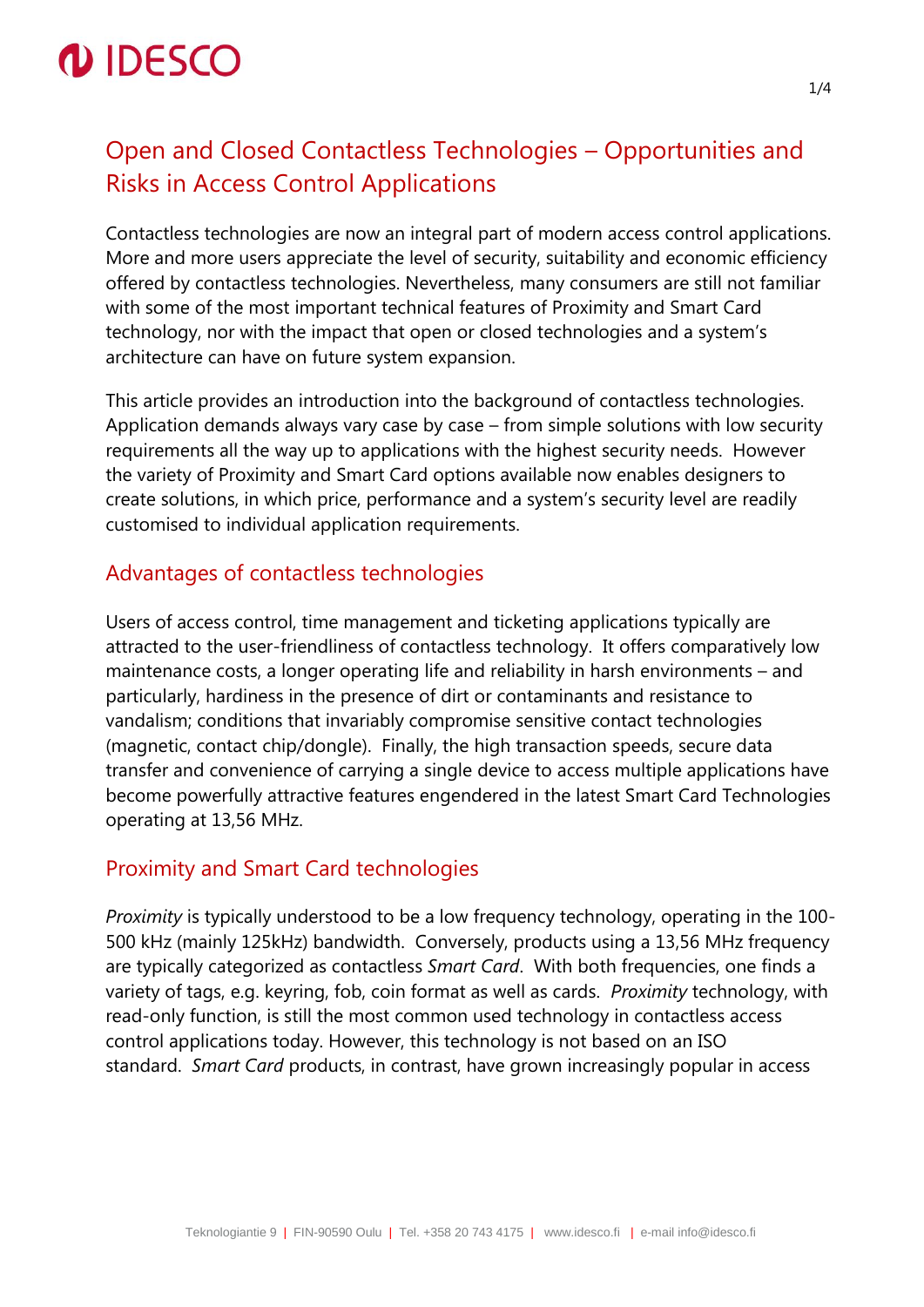# *IDESCO*

control because they frequently comply with international standards (ISO14443, ISO 15693), offer enhanced security and provide access to multiple applications.

#### Profound differences in memory capacity and data transfer speed

Both technologies invariably deploy chips possessing a chip identification number and programmable memory. The serial identification number of a chip is a random, unchangeable and unique number programmed by chip manufacturers. Because of its uniqueness, this serial number is ideally suited for access control and time management applications, since tag holders may be easily yet securely assigned privileges against these numbers.

Memory capacities differ significantly between market offerings of Proximity versus Smart Card. Proximity memory usually tops out around 2 Kbit whereas Smart Card memory can now be as high as 64 Kbit. Because of its larger memory Smart Card can offer significantly enhanced security features, enabling its deployment in the most sensitive settings and applications (e.g. biometric queries). Additionally, Smart Card technology also supports multi-applications; the same card can be used for numerous different applications such as access control, ticketing and other payment or identification queries.

The differences in data transfer speed are even greater between Proximity and Smart Card. The market currently offers Proximity products with transfer rates as high as 4 kbps (kilobit per second). In striking contrast, Smart Card can transfer data as fast as 848 kbps, enabling comparatively huge data transfers in very short intervals.

#### Open and closed solutions

The most crucial factors (after price) when considering access control or time attendance solutions is the security threshold a site requires and supplier flexibility for providing future system enhancements. System architects must carefully scrutinize any long-term consequences in their selection of a particular contactless technology.

Many chip manufacturers build chips used in transponders and reader devices. Conversely, some other card and reader manufacturers develop proprietary chip technologies utilized only in their own products. This arrangement is referred to as a closed technology; the company is the source for both the chip technology and the assembled cards and readers. Inevitably, this means the products of other manufacturers will be prohibited from interfacing with that technology. Therefore, when system architects integrate products from such suppliers, any future site enhancements or expansions will inevitably be limited to technology produced by the original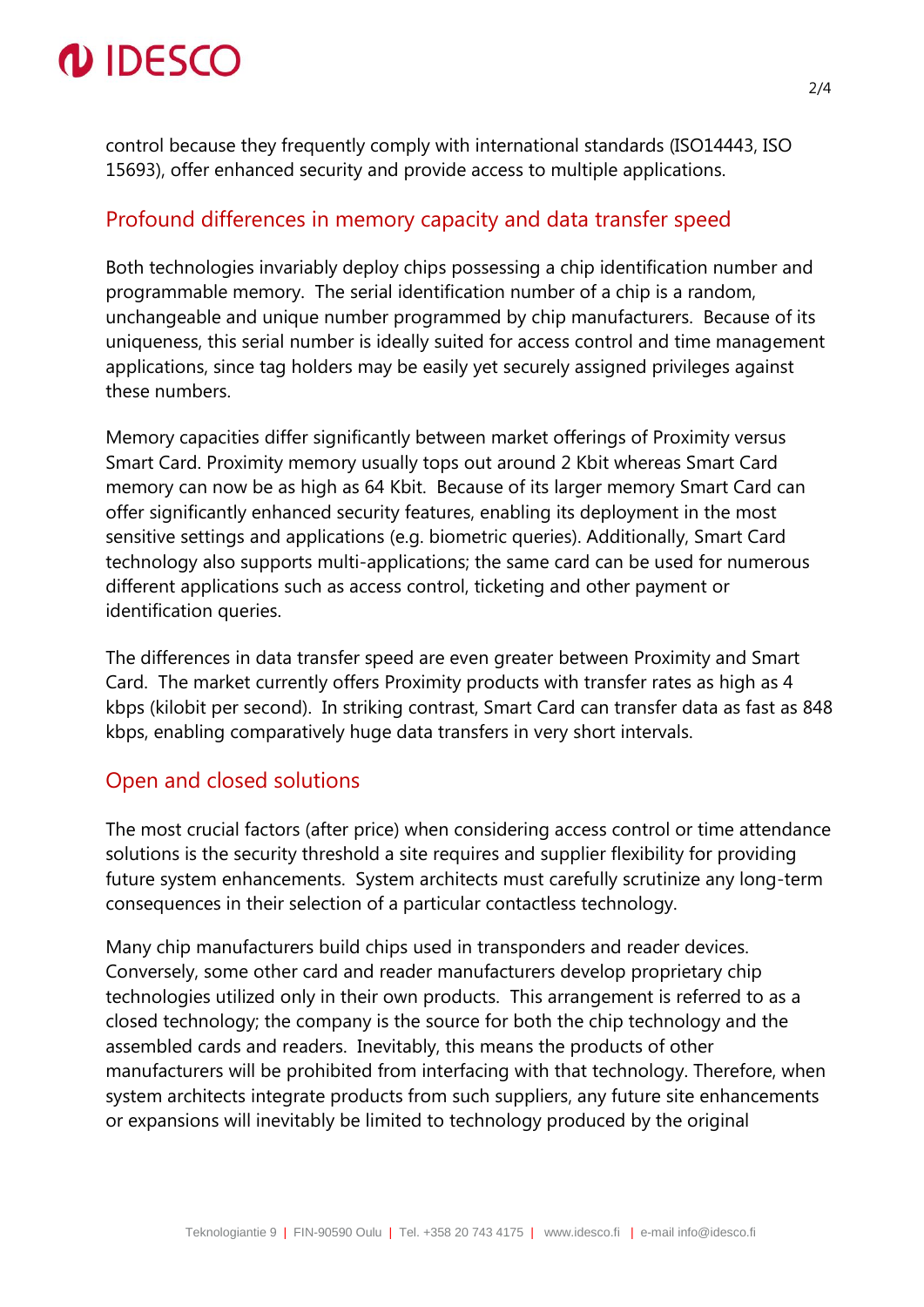

manufacturer. Both the architect's and customer's freedom to choose supply sources by quality, functionality or price will have been lost.

Conversely, with Open Proximity technologies, reader and tag manufacturers freely source the chips of other chip suppliers for their own products. If a system works with ID number identification or a user is provided the authority to program their own readers and cards, then those consumers will also be free to choose from whom they purchase their cards and, when expanding their systems, from whom they purchase additional readers.

With Smart Card technology, the chip suppliers are rarely bound in proprietary contracts with the manufacturers of readers and tags. The intention of the existing ISO14443 and ISO15693 standards on 13,56 MHz technology is to ensure the compatibility of chips among different suppliers. Applications working with unique serial number identification particularly benefit most by integrating one of these standards because doing so ensures the availability of a wide range of technology alternatives from the numerous reader and transponder manufacturers who build to those standards. Therefore, when employing Smart Card serial number identification, there is a risk in choosing a non-ISO compatible technology, or deploying a card and reader solution from a provider whose technology constrains your freedom to choose supplier sources in the future.

If the data required in a Smart Card identification system is to be stored in memory, it is also important to learn whether that system's programming authority will reside with the end-user or remain with the card- and reader-supplier. This must be evaluated case-bycase; weighing whether a coding units cost combined with the impact on personnel resources leverages any advantage over the cost, convenience – or inconvenience – of a supplier-maintained archive and authority.

#### Growing market offers many possibilities

Product development among the world's most important chip technology manufacturers clearly demonstrates a trend toward 13,56 MHz Smart Card technology. Many of them offer ISO-compatible chips, enabling contactless technology consumers to choose among a wide variety of alternatives. Furthermore, increased competition in the chip market has significantly lessened differences in price between Proximity and Smart Card technologies. Particularly telling with Smart Card technology is its growing prevalence in access control, time attendance and payment applications. Notwithstanding cost concerns, it remains a system architect's responsibility to choose the most suitable technology for a given setting, avoiding solutions that might constrain his or his client's independence in a future expansion or system modification.